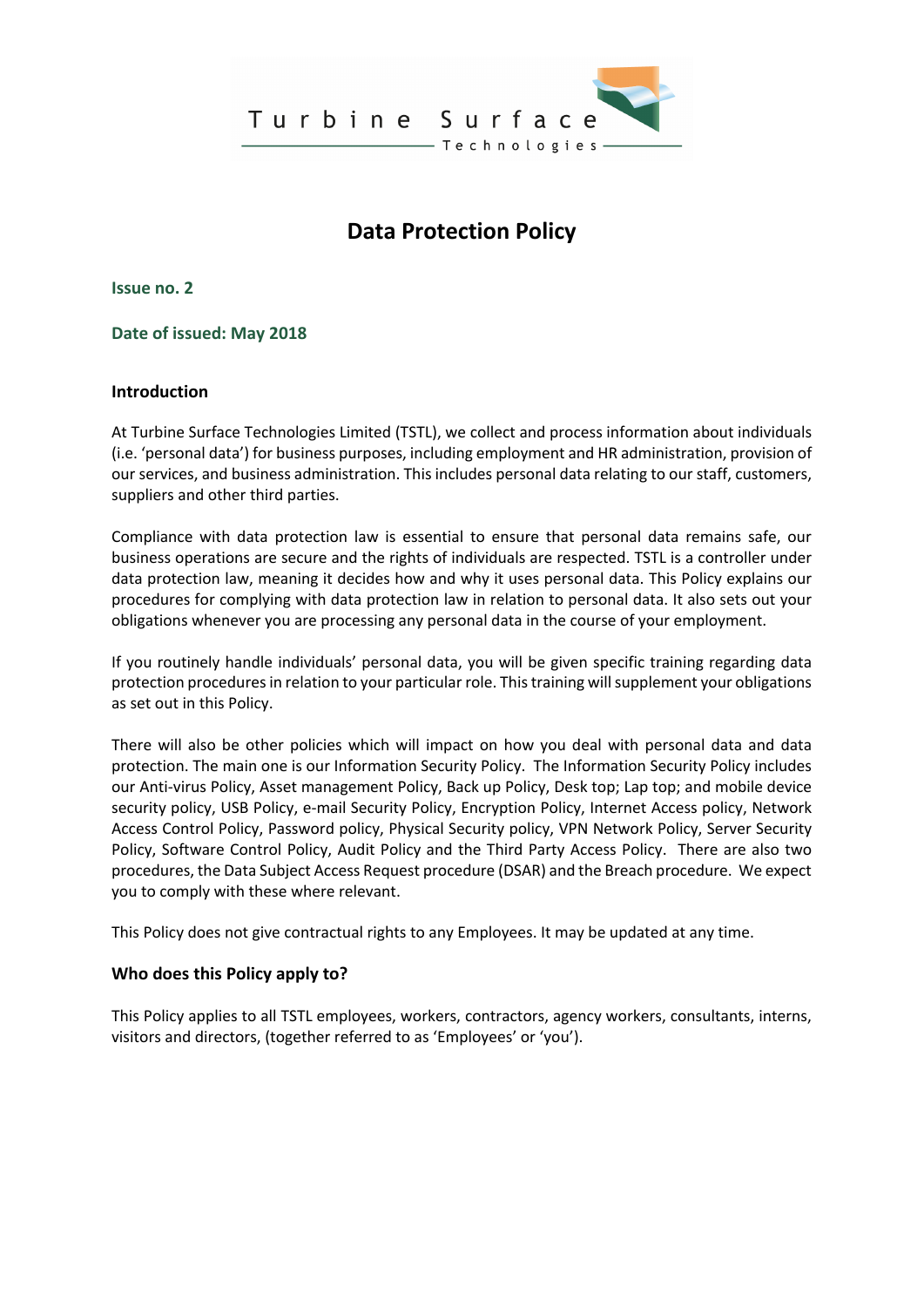

## **Who is responsible for data protection at TSTL?**

The Board is ultimately responsible for TSTL compliance with applicable data protection law. TSTL has appointed a Data Protection Lead who is responsible for overseeing and advising TSTL on and administering compliance with this Policy and data protection law. There are Data Protection Champions within HR, ERP & IT, Purchasing, Operations, HSE, Occupational Health, Finance, Maintenance, Laboratory, R&D, Quality, Engineering, Projects and Facilities (Data Protection Team).

All Employees at TSTL have some responsibility for ensuring that personal data is kept secure and processed in a lawful manner although certain Employees will have particular responsibilities, of which they will be aware and in respect of which they may receive specific instructions.

If you are in any doubt about how you should handle personal data, or if you have any concerns or questions in relation to the operation (or suspected breaches) of this Policy, you should seek advice from the Data Protection Lead or Data Protection Champions GDPR@tst-ltd.com.

## **Why is data protection compliance important?**

Data protection law in the UK is regulated and enforced by the Information Commissioner's Office (ICO). Failure to comply with data protection law may expose TSTL and, in some cases, individual Employees to serious legal liabilities. These can include criminal offences and fines of up to EUR20 million (approximately £18 million) or 4% of total worldwide annual turnover, whichever is higher. In addition, an individual may seek damages from us in the courts if we breach their rights under data protection law. Breaches of data protection law can also lead to serious damage to our brand and reputation.

In addition to the legal liabilities, failure to comply with your obligations under this Policy could lead to disciplinary action and, in serious cases, it could result in the termination of your employment.

#### **What is personal data?**

**Personal data** means any information relating to any living individual (also known as a 'data subject') who can be identified (directly or indirectly) in particular by reference to an identifier (e.g. name, NI number, employee number, email address, physical features). Relevant individuals can include your colleagues, contractors, suppliers, business contacts, etc. Personal data can be factual (e.g. contact details or date of birth), an opinion about a person's actions or behaviour, or information that may otherwise impact on that individual. It can be personal or business related.

Personal data may be automated (e.g. electronic records such as computer files or in emails) or in manual records which are part of a filing system or are intended to form part of a filing system (e.g. structured paper files and archives).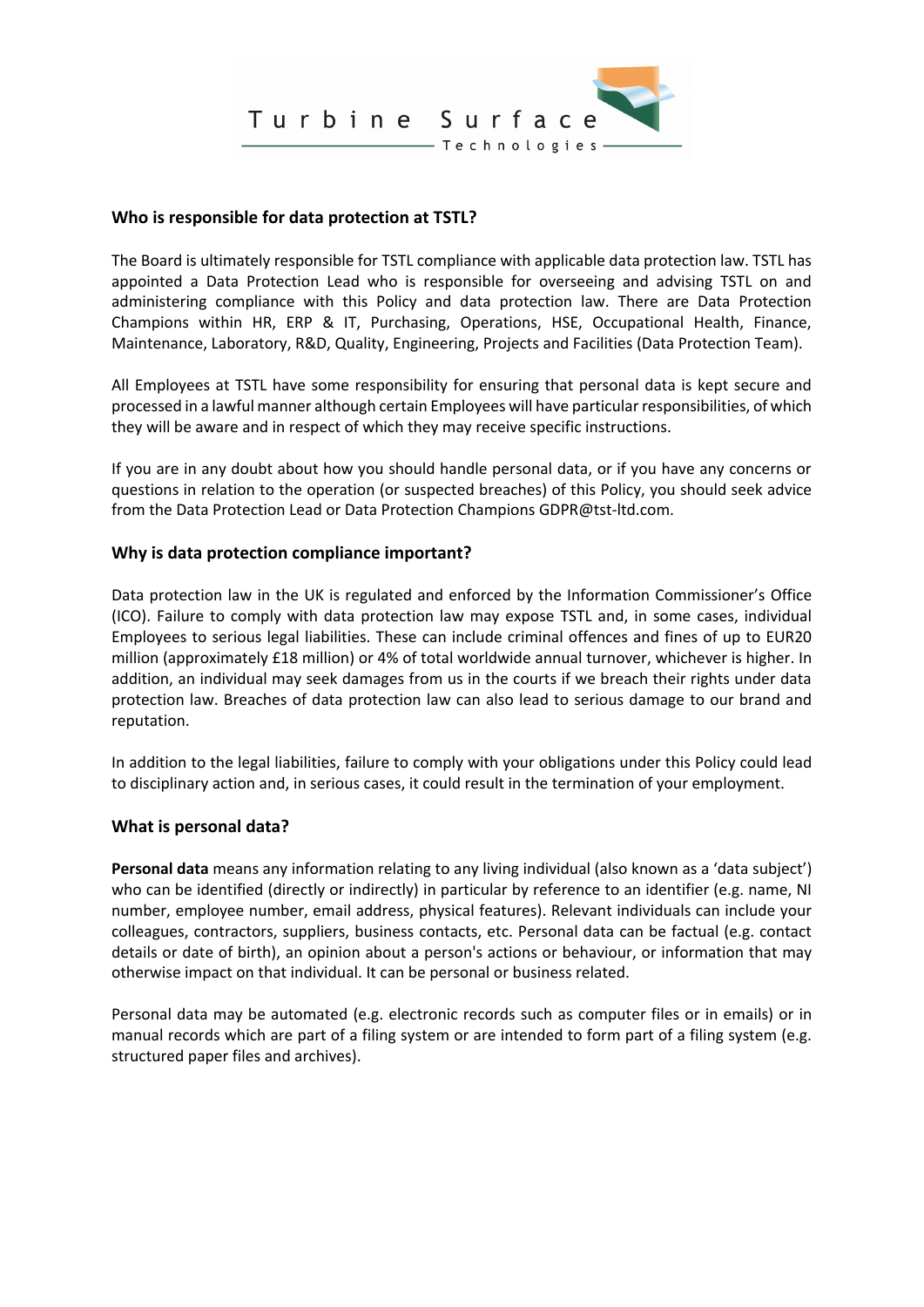

## **What does 'processing' personal data mean?**

**'Processing' personal data** means any activity that involves the use of personal data (e.g. obtaining, recording or holding the data, amending, retrieving, using, disclosing, sharing, erasing or destroying). It also includes sending or transferring personal data to third parties.

#### **Data Protection Obligations**

TSTL is responsible for and must be able to demonstrate compliance with data protection law. To ensure that TSTL meets its responsibilities, it is essential that its Employees comply with data protection law and any other TSTL policies, guidelines or instructions relating to personal data when processing personal data in the course of their employment.

We have set out below the key obligations under data protection law and details of how TSTL expects Employees to comply with these requirements.

#### **1. Process personal data in a fair, lawful and transparent manner**

#### **Legal grounds for processing**

Data protection law allows us to process personal data only where there are fair and legal grounds which justify using the information.

Examples of legal grounds for processing personal data include the following (at least one of these must be satisfied for each processing activity):

- complying with a legal obligation (e.g. health and safety or tax laws);
- entering into or performing a contract with the individual (e.g. an Employee's terms and conditions of employment, or a contract for services with an individual customer);
- acting in TSTL or a third party's legitimate interests (e.g. maintaining records of business activities, monitoring business productivity).

In line with ICO guidance regarding the employer/Employee relationship, TSTL does **not** use consent as a legal ground for processing Employee data unless the data processing activities concerned are genuinely optional.

In most cases, consent is also not required for other standard business activities involving use of customer or supplier data, but it may be needed for activities which are not required to manage the main business relationship.

#### **Transparency**

Data protection law also requires us to process personal data in a transparent manner by providing individuals with appropriate, clear and concise information about how we process their personal data.

We usually provide individuals with basic information about how we use their data on forms which collect data (such as application forms or website forms), and in longer privacy notices setting out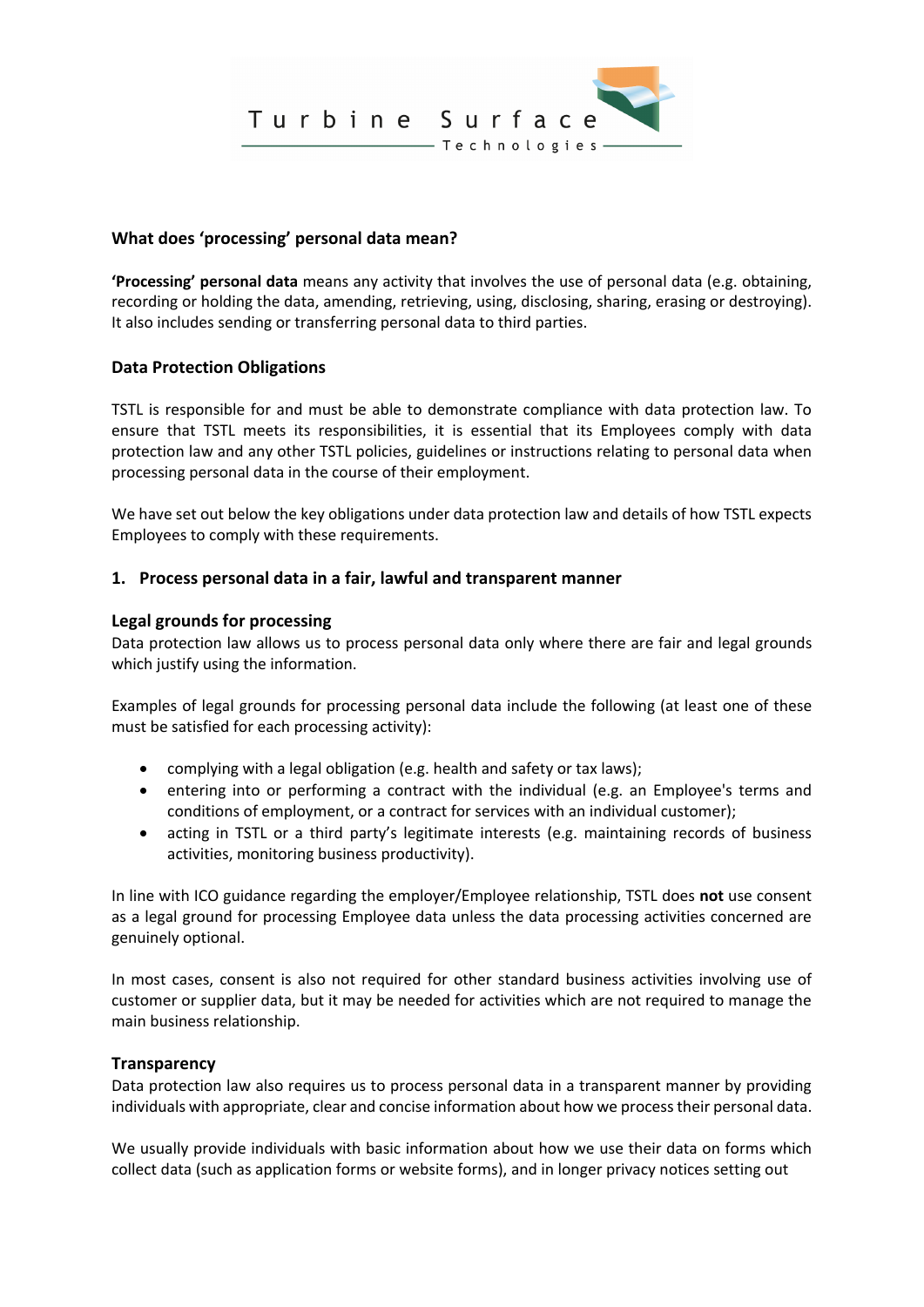

details including: the types of personal data that we hold about them, how we use it, our legal grounds for processing the information, who we might share it with and how long we keep it for. For example, we provide information about our processing of Employees' personal data in TSTL Employee Privacy Notice.

We supplement these notices, where appropriate, with reminders or additional information at the time particular processing activities take place or become relevant for an individual (for example when they sign up for a new service or event).

# **2. Take extra care when handling sensitive or special categories of personal data**

Some categories of personal data are 'special' because they are particularly sensitive. These include information **t**hat reveals details of an individual's:

- racial or ethnic origin;
- political opinions;
- religious or philosophical beliefs;
- trade union membership;
- physical or mental health;
- sexual life or sexual orientation;
- biometric or genetic data (if used to identify that individual); and
- criminal offences or convictions.

Where special category personal data is concerned, data protection law requires us to have (as well as one of the legal grounds described in section 1), an additional legal ground to justify using this sensitive information. The appropriate legal ground will depend on the circumstances.

Additional legal grounds for processing special category data include the following. Those marked with an asterisk (\*) would be particularly relevant to processing Employees' special category personal data:

- complying with a legal obligation/exercising a legal right in the field of employment\*;
- assessing working capacity (based on expert medical opinion, and subject to obligations of confidentiality) \*;
- carrying out equalities monitoring in relation to racial or ethnic origin, religious beliefs, health or sexual orientation\*;
- exercising, establishing or defending legal claims\*;
- preventing or detecting unlawful acts; or
- explicit consent of the individual. (As well as the requirements for consent outlined in section 1 above, this requires an express statement from the individual that their special category of data may be used for the intended purposes.)

## **3. Only process personal data for specified, explicit and legitimate purposes**

TSTL will only process personal data in accordance with our legitimate purposes to carry out our business operations and to administer employment and other business relationships.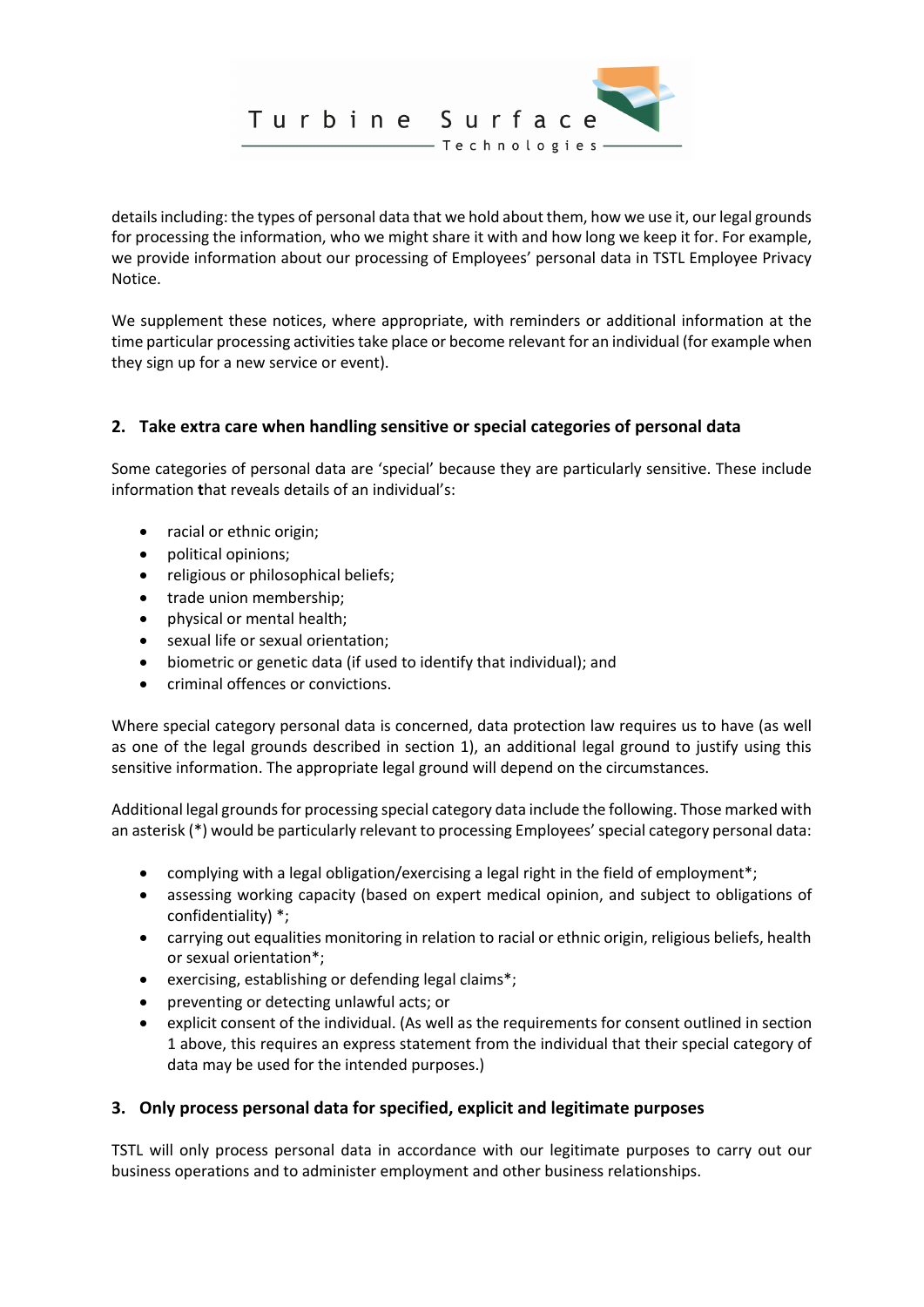

# **4. Make sure that personal data is adequate, relevant and limited to what is necessary for your legitimate purposes**

Data protection law requires us to ensure that, when we process personal data, it is adequate, relevant to our purposes and limited to what is necessary for those purposes (also known as 'data minimisation'). In other words, we ask for the information we need for our legitimate business purposes, but we won't ask for more information than we need in order to carry out our business operations.

## **5. Keep personal data accurate and (where necessary) up-to-date**

TSTL must take steps to ensure that personal data is accurate and (where necessary) kept up-to-date. For example, we request that Employees provide us with any change in contact details or personal information via pro-formas found on the HR Drive or outside the HR Department. We also take care that decisions impacting individuals are based on accurate and up-to-date information.

## **6. Keep personal data for no longer than is necessary for the identified purposes**

Records containing personal data should only be kept for as long as they are needed for the identified purposes. TSTL has in place data retention, storage and deletion policies and internal processes/guidelines regarding various types of company records and information that contain personal data.

We take appropriate steps to retain personal data only for so long as is necessary, taking into account the following criteria:

- the amount, nature, and sensitivity of the personal data;
- the risk of harm from unauthorised use or disclosure;
- the purposes for which we process the personal data and how long we need the particular data to achieve these purposes;
- how long the personal data is likely to remain accurate and up-to-date;
- for how long the personal data might be relevant to possible future legal claims; and
- any applicable legal, accounting, reporting or regulatory requirements that specify how long certain records must be kept.

## **7. Take appropriate steps to keep personal data secure**

Keeping personal data safe and complying with TSTL's security procedures to protect the confidentiality, integrity, availability and resilience of personal data is a key responsibility for TSTL and its workforce.

TSTL has an Information Security Policy, which sets out its organisational and technical security measures to protect information, including personal data electronically. Filing cabinets shall be locked and desk based data shall be protected after use.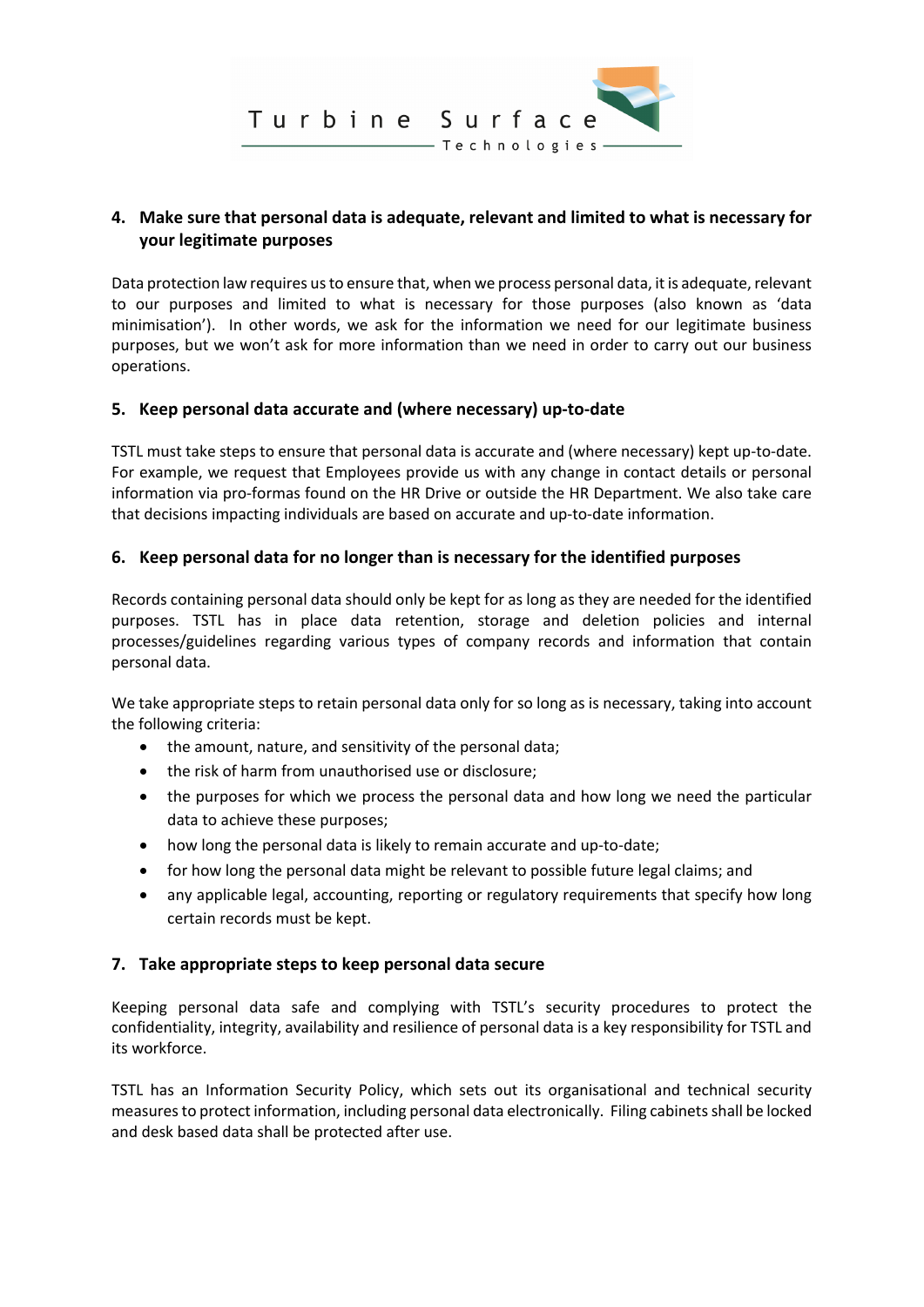

We regularly evaluate and test the effectiveness of these measures to ensure the security of our personal data processing activities as set out in our Information Security Policy.

### **8. Take extra care when sharing or disclosing personal data**

The sharing or disclosure of personal data is a type of processing, and therefore all the principles described in this Policy need to be applied.

## **Internal data sharing**

TSTL ensures that personal data is only shared internally on a 'need to know' basis.

## **External data sharing**

We will only share personal data with other third parties (including group entities) where we have a legitimate purpose, and an appropriate legal ground under data protection law which permits us to do so. Commonly, this could include situations where we are legally obliged to provide the information (e.g. to HMRC for tax purposes) or where necessary to perform our contractual duties to individuals (e.g. provision of information to our occupational pension providers).

We may appoint third party service providers (known as processors) who will handle information on our behalf, for example to provide payroll, data storage or other technology services.

TSTL remains responsible for ensuring that its processors comply with data protection law and this Policy in their handling of personal data. We must assess and apply data protection and information security measures prior to and during the appointment of a processor. The extent of these measures will vary depending on the nature of the activities, but will include appropriate risk assessments and reviews, and contractual obligations.

Details of the recipients or categories of recipients of personal data (including processors and other third parties) should be set out in privacy notices as described in section 1 above.

# **9. Do not transfer personal data to another country unless there are appropriate safeguards in place**

An overseas transfer of personal data takes place when the data is transmitted or sent to, viewed, accessed or otherwise processed in, a different country. European Union data protection law restricts, in particular, personal data transfers to countries outside of the European Economic Area (EEA – this is the European Union plus Andorra, Argentina, Canada, Faroe Islands, Guernsey, Isle of Man, Israel, Jersey, New Zealand, Switzerland and Uruguay), to ensure that the level of data protection afforded to individuals is not compromised (as the laws of such countries may not provide the same level of protection for personal data as within the EEA).

To ensure that data protection is not compromised when personal data is transferred to another country, TSTL assesses the risks of any transfer of personal data outside of the UK (taking into account the principles in this Policy, as well as the restrictions on transfers outside the EEA) and puts in place additional appropriate safeguards where required.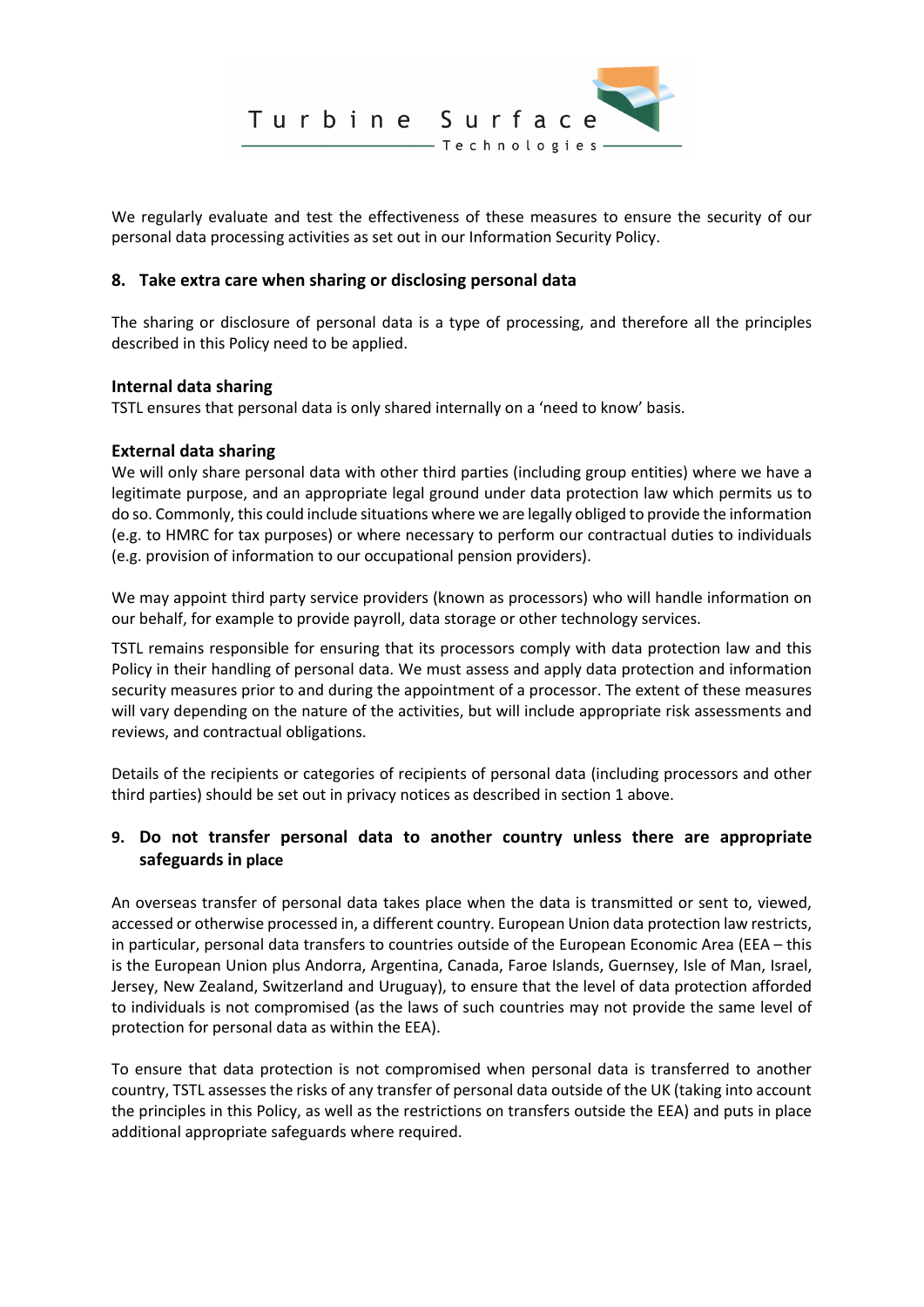

For example, we currently transfer personal data to the USA which is considered to have adequate control if companies are a member of the Privacy Shield or are subject to Model Contract clauses.

## **10. Report any data protection breaches without delay**

TSTL takes any data protection breaches very seriously. These can include lost or mislaid equipment or data, use of inaccurate or excessive data, failure to address an individual's rights, accidental sending of data to the wrong person, unauthorised access to, use of or disclosure of data, deliberate attacks on TSTL's systems or theft of records, and any equivalent breaches by TSTL's service providers.

**W**here there has been a breach of security leading to the accidental or unlawful destruction, loss, alteration, unauthorised disclosure of or access to individuals' personal data, TSTL will take immediate steps to identify, assess and address it, including containing the risks, remedying the breach, and notifying appropriate parties (see below). TSTL has a Breach Management Procedure which sets outs its procedures for identifying, assessing and addressing security breaches.

If TSTL discovers that there has been a personal data security breach that poses a risk to the rights and freedoms of individuals, we will report it to the ICO within 72 hours of discovery.

We also keep an internal record of all personal data breaches regardless of their effect and whether or not we report them to the ICO.

If a personal data breach is likely to result in a high risk to the rights and freedoms of individuals, we will tell affected individuals that there has been a breach and provide them with information about its likely consequences and the mitigation measures we have taken.

#### **11. Do not use profiling or automated decision-making unless you are authorised to do so**

Profiling, or automated decision-making, occurs where an individual's personal data is processed and evaluated by automated means resulting in an important decision being taken in relation to that individual. This poses particular risks for individuals where a decision is based solely on that profiling or other automated processing.

One example of solely automated decision-making would be using an online psychometric test to automatically reject job applicants who do not meet a minimum pass mark (without any human oversight such as a review of the test results by a recruiting manager).

Data protection law prohibits decision-making based solely on profiling or other automated processing, except in very limited circumstances. In addition, where profiling or other automated decision-making *is* permitted, safeguards must be put in place and we must give individuals the opportunity to express their point of view and challenge the decision. We do not generally conduct profiling or other automated decision-making in respect of employee's personal data.

## **12. Integrate data protection into operations**

Data protection law requires TSTL to build data protection considerations and security measures into all of our operations that involve the processing of personal data, particularly at the start of a new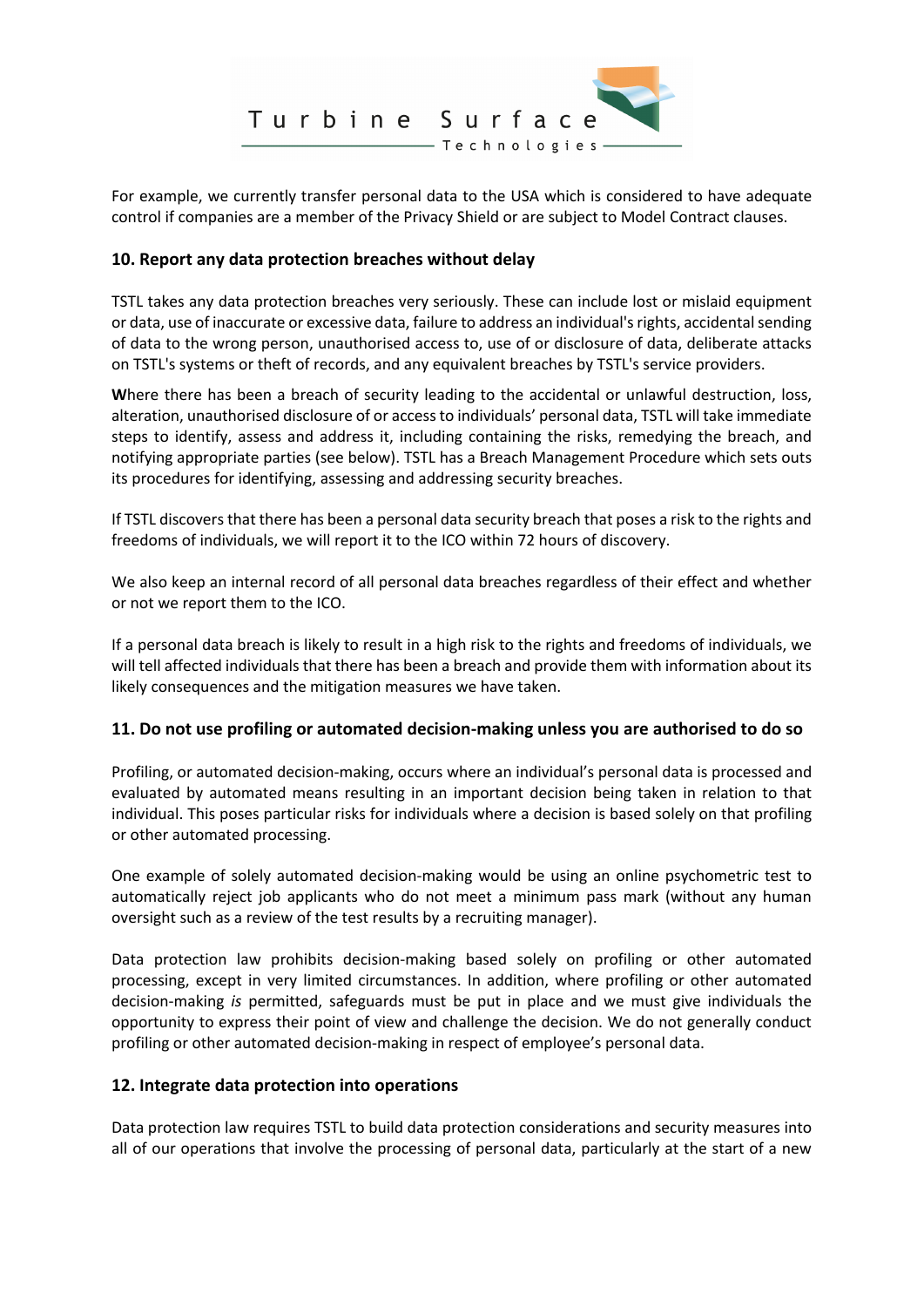

project or activity which may impact on the privacy of individuals. This involves taking into account various factors including:

- the risks (and their likelihood and severity) posed by the processing for the rights and freedoms of individuals;
- technological capabilities;
- the cost of implementation; and
- the nature, scope, context and purposes of the processing of personal data.

We also seek to assess data protection risks regularly throughout the lifecycle of any project or activity which involves the use of personal data.

## **Individual Rights and Requests**

Under data protection law, individuals have certain rights when it comes to how we handle their personal data. For example, an individual has the following rights:

- **The right to make a 'subject access request'.** This entitles an individual to receive a copy of the personal data we hold about them, together with information about how and why we process it and other rights which they have (as outlined below). This enables them, for example, to check we are lawfully processing their data and to correct any inaccuracies.
- **The right to request that we correct incomplete or inaccurate** personal data that we hold about them.
- **The right to withdraw any consent** which they have given.
- **The right to request that we delete or remove** personal data that we hold about them where there is no good reason for us continuing to process it. Individuals also have the right to ask us to delete or remove their personal data where they have exercised their right to object to processing (see below).
- **The right to object to our processing** of their personal data where we are relying on our legitimate interest (or those of a third party), where we cannot show a compelling reason to continue the processing.
- **The right to request that we restrict our processing** of their personal data. This enables individuals to ask us to suspend the processing of personal data about them, for example if they want us to establish its accuracy or the reason for processing it.
- **The right to request that we transfer** to them or another party, in a structured format, their personal data which they have provided to us (also known as the right to 'data portability'). The applicability of this right depends on the legal grounds on which we process it.
- **The right to challenge a decision** based solely on profiling/automated processing, to obtain human intervention, and to express their point of view.

We are required to comply with these rights without undue delay and, in respect of certain rights, within a one month timeframe.

Individuals also have rights to complain to the ICO about, and to take action in court to enforce their rights and seek compensation for damage suffered from, any breaches.